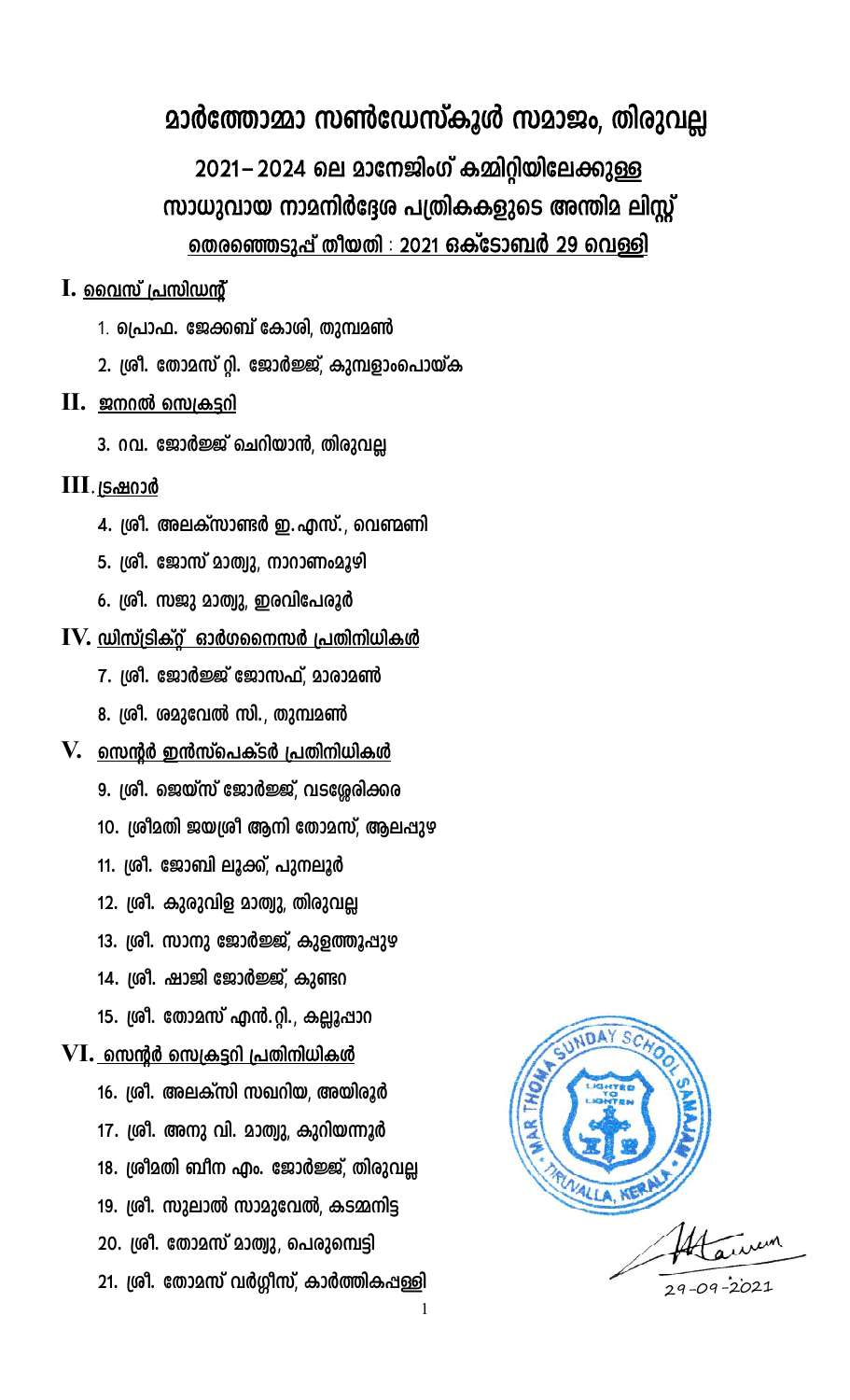- 22. ശ്രീ. വർഗ്ഗീസ് സി.എസ്., കായംകുളം
- 23. ശ്രീ. വർഗ്ഗീസ് മാത്വു എൻ., കുമ്പളാംപൊയ്ക

# ഭദ്രാസന പ്രതിനിധികൾ

#### VII. അടൂർ ഭദ്രാസനം

| അത്മായ പ്രതിനിധി | 24.ശ്രീ. ബെൻസൻ ജേക്കബ്, തുവയൂർ |
|------------------|--------------------------------|
|                  | 25. ശ്രീ. തോമസ് മാത്വു, കൊടുമൺ |

 $\mathbf{VIII.}$ ചെങ്ങന്നൂർ – മാവേലിക്കര ഭദ്രാസനം അത്മായ പ്രതിനിധി 26. ശ്രീ. ബിബു സാമുവേൽ, പള്ളിഷാട്

- 27. ശ്രീ. സജി വർഗ്ഗീസ്, ഇലന്തൂർ
- 28. ശ്രീമതി മേഴ്സി സാമുവേൽ, കുഴിക്കാല
- 29. റവ. ജോൺസൺ വർഗ്ഗീസ്, തുമ്പമൺ വൈദീക പ്രതിനിധി
- $\mathbf{IX.}$  കൊട്ടാരക്കര $-$ പുനലൂർ ഭദ്രാസനം
- 30. ശ്രീ. ബെൻസൺ ബാബു വിലങ്ങറ അത്മായ പ്രതിനിധി 31. ശ്രീ. ജോർജ്ജ്കുട്ടി കെ., പട്ടമല
	- 32. ശ്രീമതി ജിജി തോമസ്, കൊട്ടാരക്കര
	- 33. ശ്രീ. രാജു ജി.എം., അമ്പലക്കര
	- 34. ഡോ. ഷാജി എ. എസ്., ഉമ്മന്നൂർ
- വൈദീക പ്രതിനിധി 35. റവ. സുരേഷ് വർഗ്ഗീസ്, നെല്ലിഷള്ളി
- $X.$  കോട്ടയം കൊച്ചി ഭദ്രാസനം
- അത്മായ പ്രതിനിധി 36. ശ്രീ. ജോസി കുര്വൻ, കൂത്രപ്പള്ളി
	- 37. ശ്രീ. സാബു കെ. എബ്രഹാം, തലപ്പാടി
- വൈദിക പ്രതിനിധി ൂ38. റവ. ഏബ്രഹാം സി. പുളിന്തിട്ട നാട്ടകം
	- 39. റവ. ഏബ്രഹാം പി. ഏബ്രഹാം, നാരകത്താനി
- $\mathbf{XI}$ . കുന്നംകുളം– മലബാർ ഭ്യദാസനം
- അത്മായ പ്രതിനിധി 40. ശ്രീ. റോയി ജേക്കബ്, വടക്കഞ്ചേരി
- വൈദീക പ്രതിനിധി 41. റവ. സൈമൺ കുര്വൻ, ആർത്താറ്റ് കുന്നുകൂളം

### $\bold {XII.}$  നിരണം– മാരാമൺ ഭദ്രാസനം

- 42. ശ്രീ. ബിനു ജോൺ, വെള്ളാറ അത്മായ പ്രതിനിധി
	- 43. ശ്രീ. ജോർജ്ജ് വർഗ്ഗീസ്, ആനപ്രമ്പാൽ
	- 44. അഡ്വ. ഐസക്ക് രാജു, എടത്വാ

NDAY

S